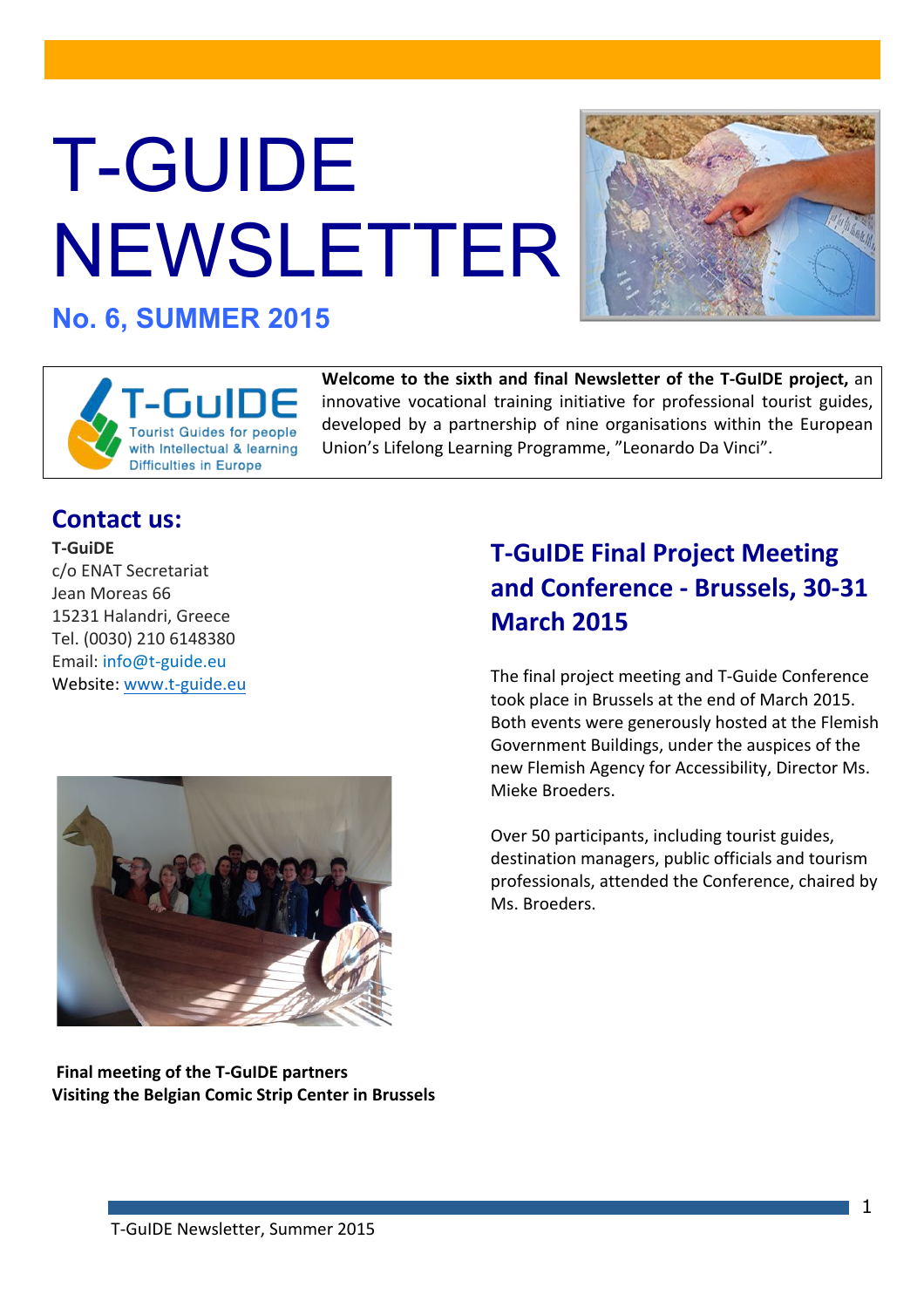## **T-GuiDE Conference, Brussels,! 31!March!2015.**



## **Carlos Ortega, President, European Federation of Tourist Guides' Associations!5 FEG**

**Read all the conference speeches and presentations at : http://www.t**guide.eu/admin?i=t-guide.en.events.1673



"Tourist guides are a main pillar of the tourist industry. All countries spend hundreds or thousands of millions to attract visitors from all other continents to Europe. Once we have the visitors here, we have to ensure that they have the best experience. That includes visitors with learning difficulties.

We have to consider this market and their expectations. Setting up special training programmes, combining knowledge, guiding skills, communication and business skills are all important.

People with disabilities are a growing consumer market, while inclusive tourism has gained a strong role in the last few years in Europe. Still, there is a big gap between demand and the ability of the tourist industry to provide for this. FEG is very proud to be a partner in this project and to contribute to the development of suitable training so as to give people better chances at enjoying a guided tour. The completion of this project gives all of us a new opportunity to produce and deliver this kind of training in the future. We are prepared to train future guides to guide people with learning difficulties."

## **Opening Speech, Sarah Lefevre, Accessibility Expert VISITFLANDERS!!**



Ladies and gentlemen, welcome to Brussels. My name is Sarah LeFevre. I work for VisitFlanders. I have the honour to welcome you to the building that houses an important part of the Flanders' administration.

As you all know, welcoming visitors is one main part of a guided tour. The tourist guide becomes an important ambassador or quoting ENAT, the face of a destination.

Taking part in a tour, visitors can have a meaningful tourism experience. This goes beyond the scope of providing accurate information. Like a museum, it is more than a display of remarkable things. A guided tour is more than dates and names. The tourist guide will try to present relevant information in a way that it relates to its audience, its background and interests.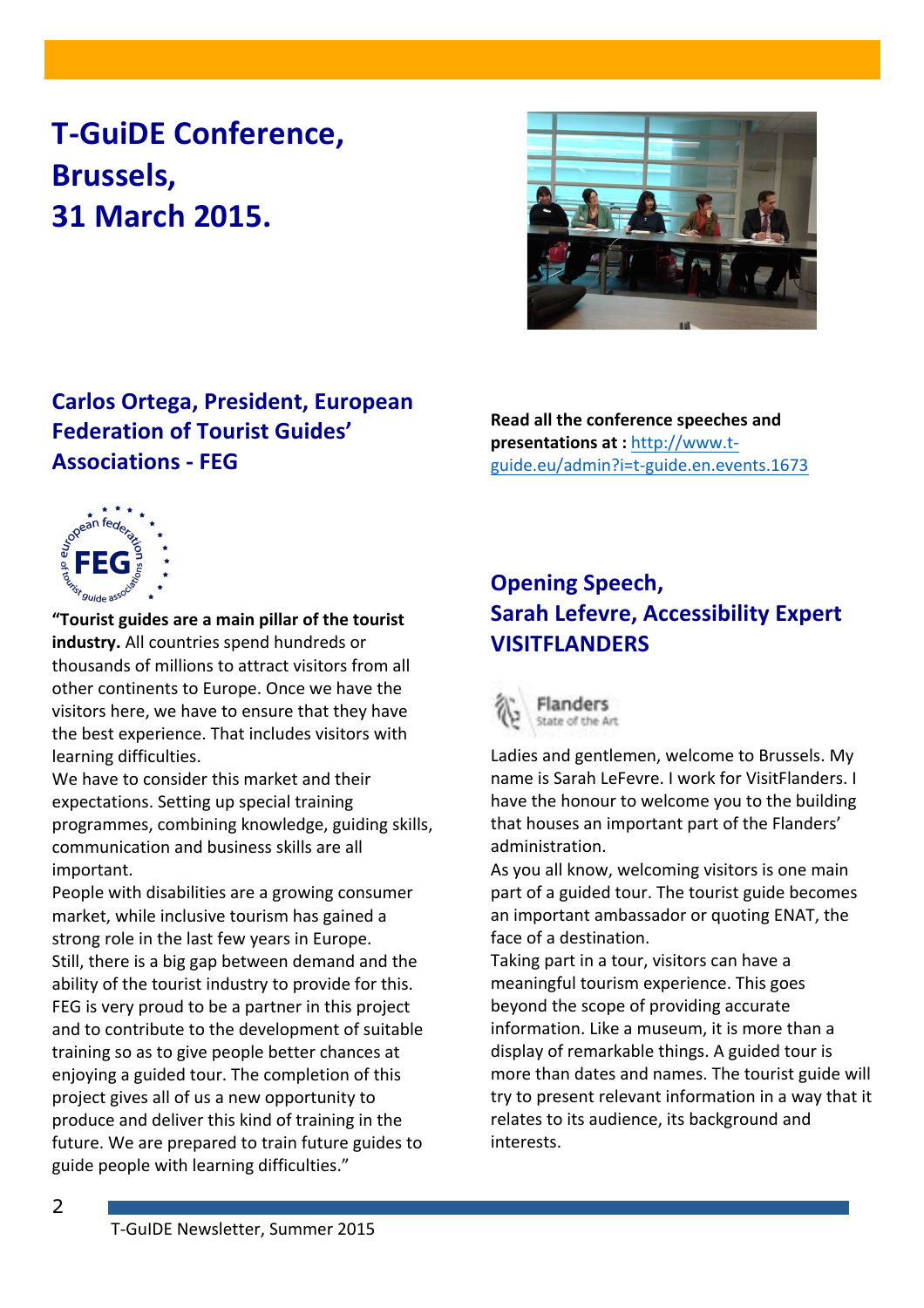By defining a tour as a meaningful experience, we expand the scope to a rational and emotional level. The tourist guide knows how to act on these levels, verbally and non-verbally, to respond to a diverse audience and to adapt the story to the feedback they receive.

Tourist guides are also often first to detect and become part of new social trends. For many tourist guides the current frame of discussion about inclusion in tourism, didn't come as a surprise.

Day by day tourist guides find their audience becoming increasingly diverse. Participants with intellectual or learning difficulty join a group. So, for a tourist guide.

this calls for a skilful response. And sometimes, the adaptations that seem necessary go further than what tour guides are used to.

Tourist guides seek to exchange knowledge, to discuss ideas and experiences and to find handson tools for improvements. Preferably, as it happened in Flanders, to test their ideas with trained informants of the target group.

Our training department has established a close cooperation with tourist guides in securing a high level of service provision. Training is a key element when providing quality services. That's why VisitFlanders has accessibility training since 2007 for tourist guides. In an in-depth full or halfday programme, I'm happy to say these sessions have been fully booked, and are much appreciated by participants in their evaluation and feedback.

So, today, Flanders is very proud to be the host of the conference of many good initiatives from all over Europe. I look forward to sharing our points of view, and knowledge, in order to inform the professional tourist guides about the requirements of visitors with learning or intellectual difficulty and how they can be engaged during a guided tour. I wish you a very interesting and fruitful conference.

Introducing T-Guide Partners…

**SUSTENTO The Latvian Umbrella Body for Disability Organisations** www.sustento.lv



The Latvian Umbrella body for Disability Organizations SUSTENTO is non-profit organization uniting 45 nongovernmental organizations, which incorporate people with different disabilities and chronic illnesses. The organization has 50 thousand members and works across all of Latvia. The general objective of SUSTENTO is to take care of the common interests of the member organizations.

The aim of the organization is to promote opportunity of equal participation for all members of the society, to enable protection of rights of people with disabilities in order to provide inclusion of them in to society. SUSTENTO is an organization which has with previous projects insured reliability in the eyes of the public and confirmed that the basis of every activity is situation analysis and adequately chosen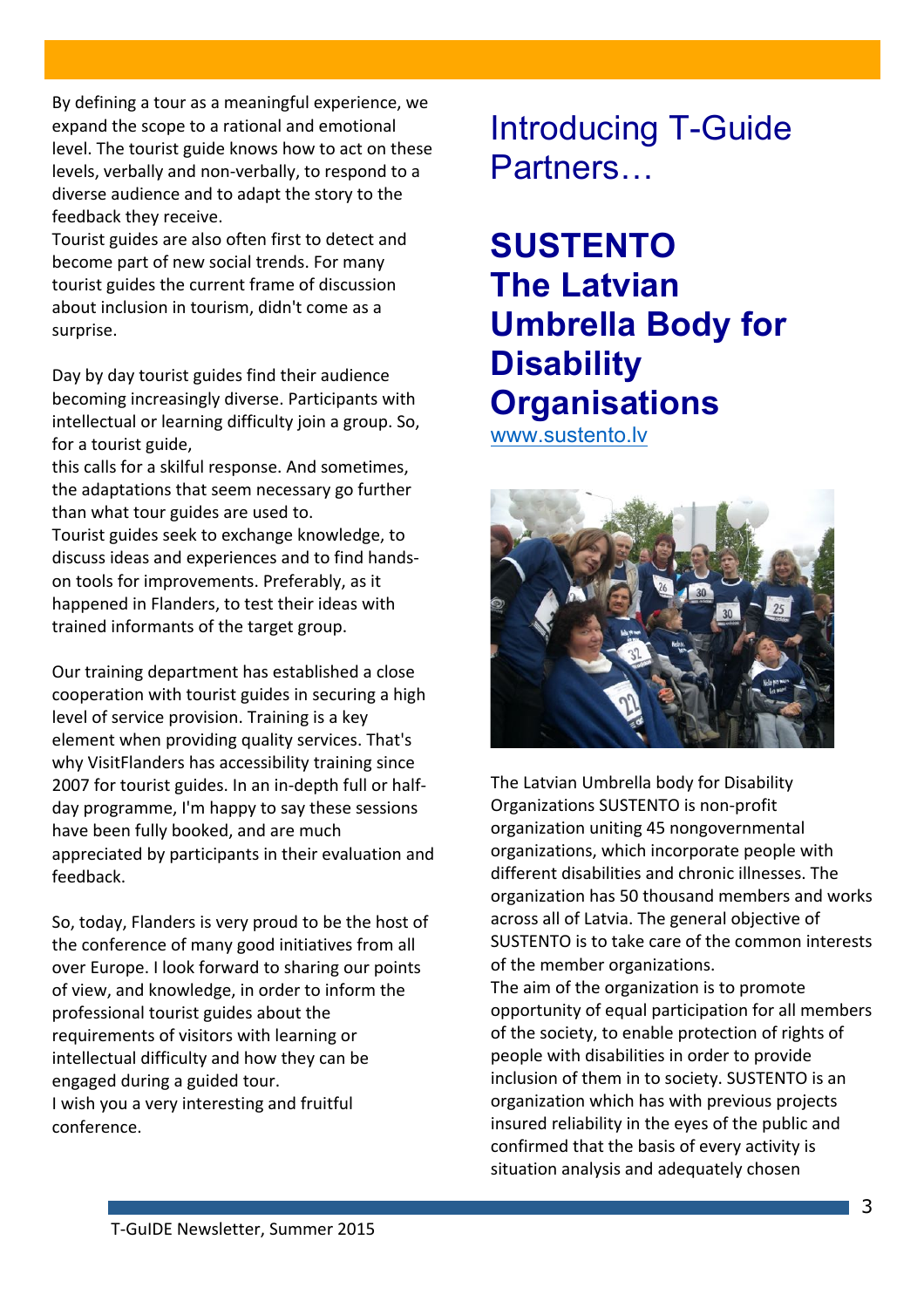methods, to accomplish the main task in eliminating any problem – making information available and receivable. SUSTENTO is working to promote equitable and effective access to any kind of services.

# **Fundación!Pública! Andaluza!El!Legado! Andalusí**

www.legadoandalusi.es

#### **People with intellectual disabilities or learning**

difficulties are now closer to enjoy the trip and sightseeing through the T-GuIDE project. To address possible solutions to this issue, El legado andalusí Andalusian Public Legacy Foundation has been working with GranadaDown, Asprogrades (Association for persons with intellectual disabilities) and the *Accessible City* (working of resources to eradicate discrimination against people with disabilities by the lack of universal accessibility).

#### **TOWARDS AN ACCESSIBLE TOURISM, A LONG JOURNEY**

El legado andalusí Andalusian Public Foundation has worked in a wide range of fields since it was created. Its activities have included the organization of exhibitions that have received over 4,000,000 visitors, producing over 80 publications about al-Andalus and the Arab World, setting up the Routes of El legado andalusí (cultural and tourist routes) and the Cultural Itineraries, and staging educational workshops, scientific meetings, seminars, conferences, etc. The Pavilion of al-Andalus and Science offers the visitor a broad view of the Arabic scientific legacy and the different contributions made by Andalusian civilization. Its exhibits offer an insight into the period of al-Andalus, the Arabic-Muslim scientific legacy, its contributions to the world of science, and its subsequent development.

The museum resources of the Pavilion of al-Andalus and Science used in the different permanent and temporary exhibition spaces are spread over two floors that house the different subject areas, lecture rooms, a bookshop and a multipurpose hall. It covers almost 4,500 square metres and aims to promote cultural exchanges between Spain and the Arab World by implementing the latest trends in museology and an up-to-date, diverse methodology. Furthermore, the Routes of El legado andalusí are the biggest cultural and tourist offer existing nowadays in Andalusia. Through an extensive itinerary that includes more than 200 towns, they connect the main capital cities of Andalusia. They give a major boost to cultural and rural tourism, traditional arts and the preservation of monumental and artistic heritage. The Routes of *El legado andalusí* were designated in 2004 as Major Cultural Route of the Council of Europe.



#### **A TRIP FOR EVERYONE, AN EXCITING SOCIAL WORK**

#### **Marina!Martín El legado andalusí Andalusian Public Foundation Managing Director**

To enjoy the trip and tourism is not always easy for people with intellectual disabilities and / or learning difficulties, nor for their families. In response to this challenge, nine partners belonging to the tourism and disability sector have backed this T-GuIDE training initiative.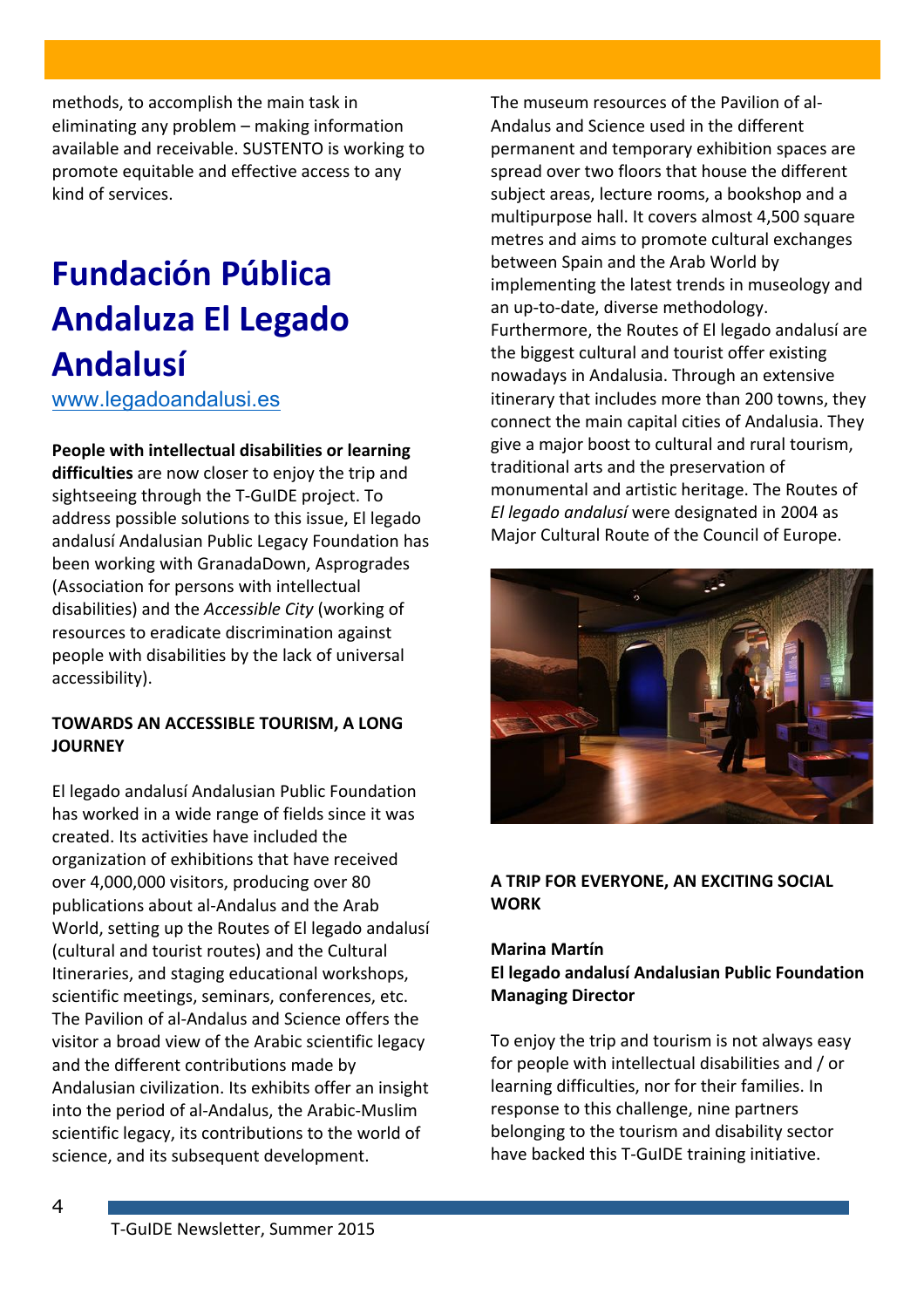Addressed to official tourism guides, this action offers this particular group of tourists an improved experience and understanding of the historical and cultural sites in Europe. In short, T-GuIDE makes the traveller's experience more accessible and represents a new line of work for tourism guides.

We are sure that El legado andalusí Andalusian **Public Foundation has much to offer in this** respect, as it is in a position to apply its vast experience in the management of sustainable tourism through the Routes of El legado andalusí and in working with tourism guides. Likewise, the foundation has a huge experience in the implementation of many European projects, both as members and as leaders.

T-GuIDE has reinforced new action patterns regarding accessibility and inclusion by exchanging visions and projects with other involved parties: on the one hand, tourism guides and on the other, people with intellectual disabilities who can tell about their experiences firsthand.

In addition to this, the project partners have joined together in pursuit of the establishment of the first internationally recognized *curriculum* for guides of people with learning difficulties. This means the implementation of the necessary tools for a satisfactory outcome. We hope the results will be the starting point for further joint work in the future in a travel experience as satisfying as possible for everyone. This is one of our social targets in the field of tourism.

# **Instituto de Formación Integral (IFI)**

http://www.ifi.com.es

**T-GuIDE Partner, IFI, has contributed to the results of the project, focusing especially on the exploitation of the** project results by tourist guides in Europe.

#### **Instituto!de!Formación!Integral**

is a private company with more than 100 workers which runs adult training and consultancy activities with enterprises, Employers Associations, Trade Unions, NGOs and individual workers.

IFI mainly operates in Non Regulated, continuous and occupational vocational training. IFI has successfully developed and managed several Training Plans at regional and national level.

In the area of Consultancy and Projects, IFI offers services which cover the whole cycle of a Project in the Socio-labour field (labor integration of disadvantage people, equal opportunities, conciliation of work and private life, corporative social responsibility, prevention of labour risks, labor relationships and human resources management); Information society; Education and vocational training and Local development.



T-GuIDE Newsletter, Summer 2015